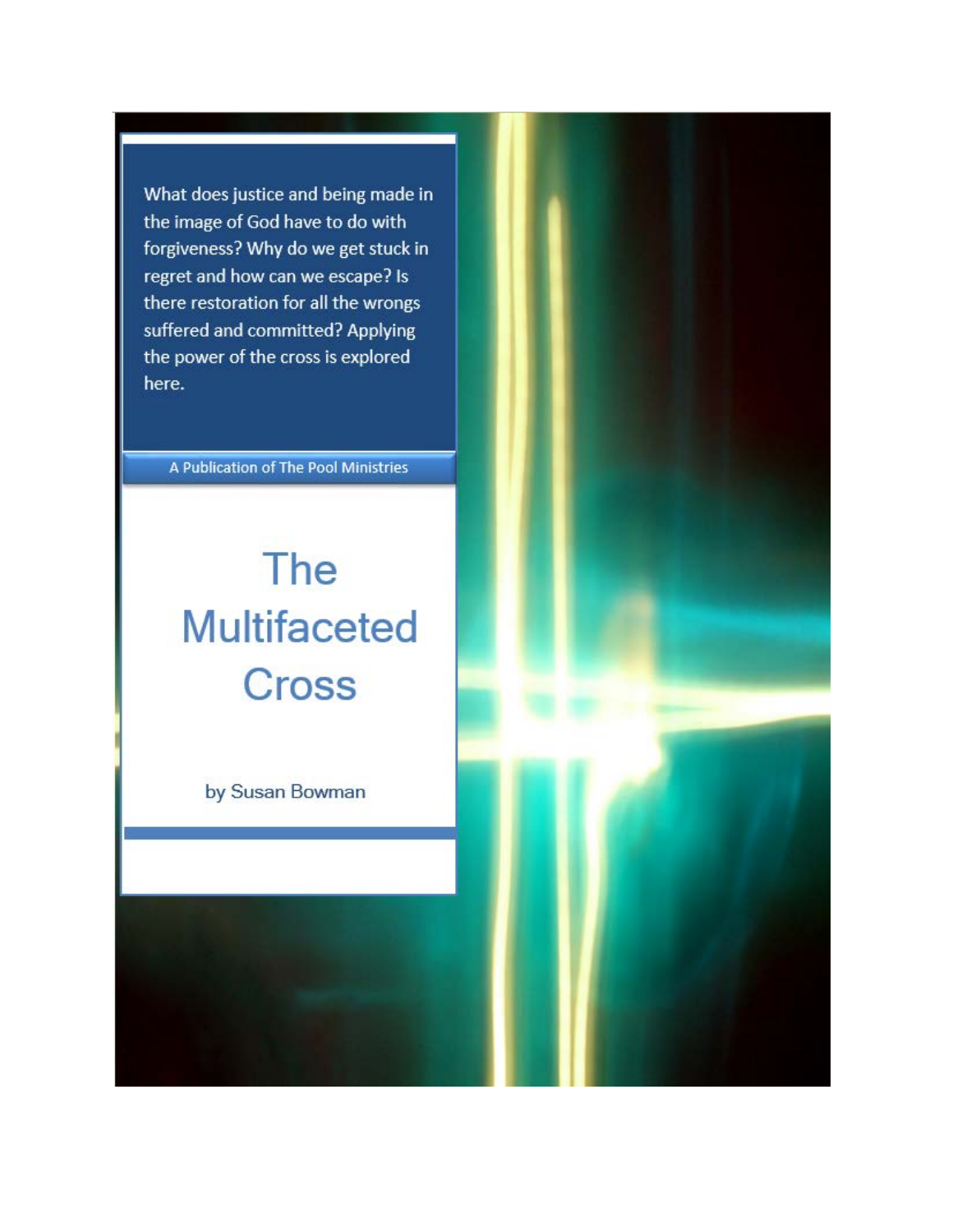## The Multifaceted Cross When Debts Are Owed and Justice Unmet

## And forgive us our debts, as we also have forgiven our debtors. Matthew 6:12

I hesitate to begin our discussion of the cross with forgiving others because that aspect of our Christian faith has been taught in so many ways throughout the centuries that you might be wondering what more could possibly be said? Or perhaps you have suffered from well-meaning, but clueless believers telling you that the reason you continue in your pain is because you "just need to forgive," as if forgiveness is some kind of magic ointment you apply and POOF everything is ok. The implication for those of us who are willing to do anything, including forgiving heinous sins committed against us if that is what Jesus wants, is that we have somehow failed and thus it is our fault we continue to suffer the same old agonies.

Obviously, forgiveness is a major component of our faith, both the receiving and giving of it. But what is forgiveness? Is it denying and minimizing the actions of others? Is it a feeling? Is it just something we say and do by faith? No one ever explained forgiveness to me to my satisfaction. Perhaps I have a really thick skull …

As I have matured, I have come to realize that forgiveness is accomplished in steps as we follow Jesus. The problem is that often the first few steps are not explained very clearly. So we flail around trying to forgive without knowing what we are doing or how to get started. We just know that it is imperative to forgive. I am a very practical person who needs tools that actually produce freedom and life. As I pestered the Lord about the forgiveness issue, He showed me, when done right, forgiveness becomes a very powerful weapon against darkness. So what follows are insights the Lord has shown me about applying forgiveness.

First, here is a straight-forward definition. Forgiveness means to stop requiring payment of a debt that is owed to you. That's it. We could get all theological and expand it, but that serves no purpose as far as this discussion goes.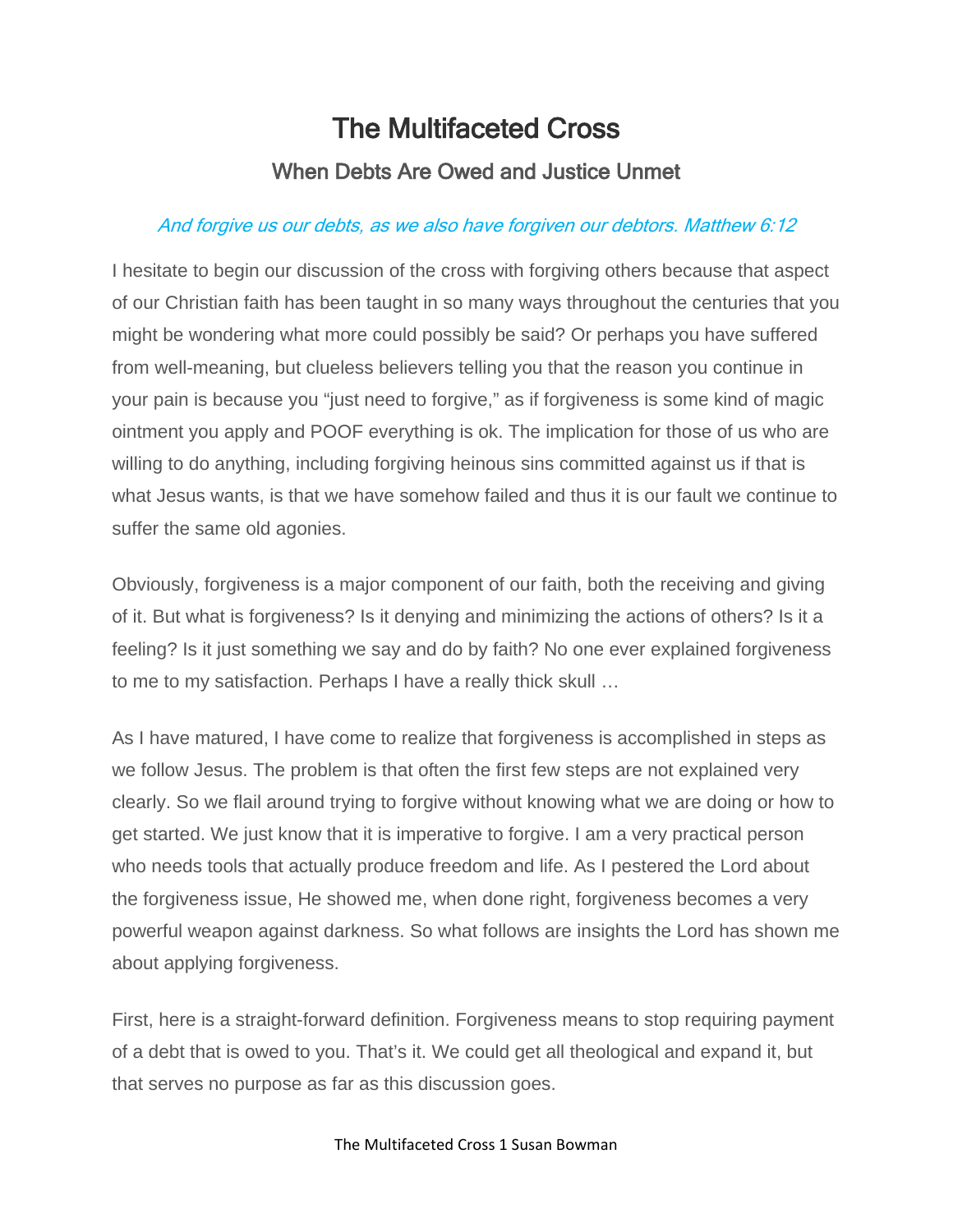Now, here is the big problem. We are constitutionally unable to stop requiring payment of debt when a debt is owed. We can deny, minimize, pretend and bury our unforgiveness, but we cannot actually forgive by deciding to get over it; let it go; forget it; make excuses; understand why they did it; or faith it away. This is because …

#### We Are Made In His Image

### God created man in His own image, in the image of God He created him; male and female He created them. Genesis 1:27

We can't just let debts go, because we are made in God's image and God is a just God. Take a look at the pile of scriptures I have listed about God's attitude towards justice. And I culled the list considerably. You can't separate God from justice, so our insistence that debt be paid is actually you and me acting like God. When I realized this truth I was so relieved. I had been wrestling with forgiving some pretty bad things and felt like such a horrible person because I couldn't just forget it and move on. Here are the scriptures.

#### Righteousness and justice are the foundation of Your throne … Psalm 89:14

#### To do righteousness and justice is desired by the Lord more than sacrifice. Proverbs 21:3

#### Learn to do good; Seek justice … Isaiah 1:17

For the Lord is a God of justice … Isaiah 30:18

A bruised reed He will not break and a dimly burning wick He will not extinguish; He will faithfully bring forth justice. Isaiah 42:3

For I, the Lord, love justice … Isaiah 61:8

A battered reed He will not break off, and a smoldering wick He will not put out, Until He leads justice to victory. Matthew 12:20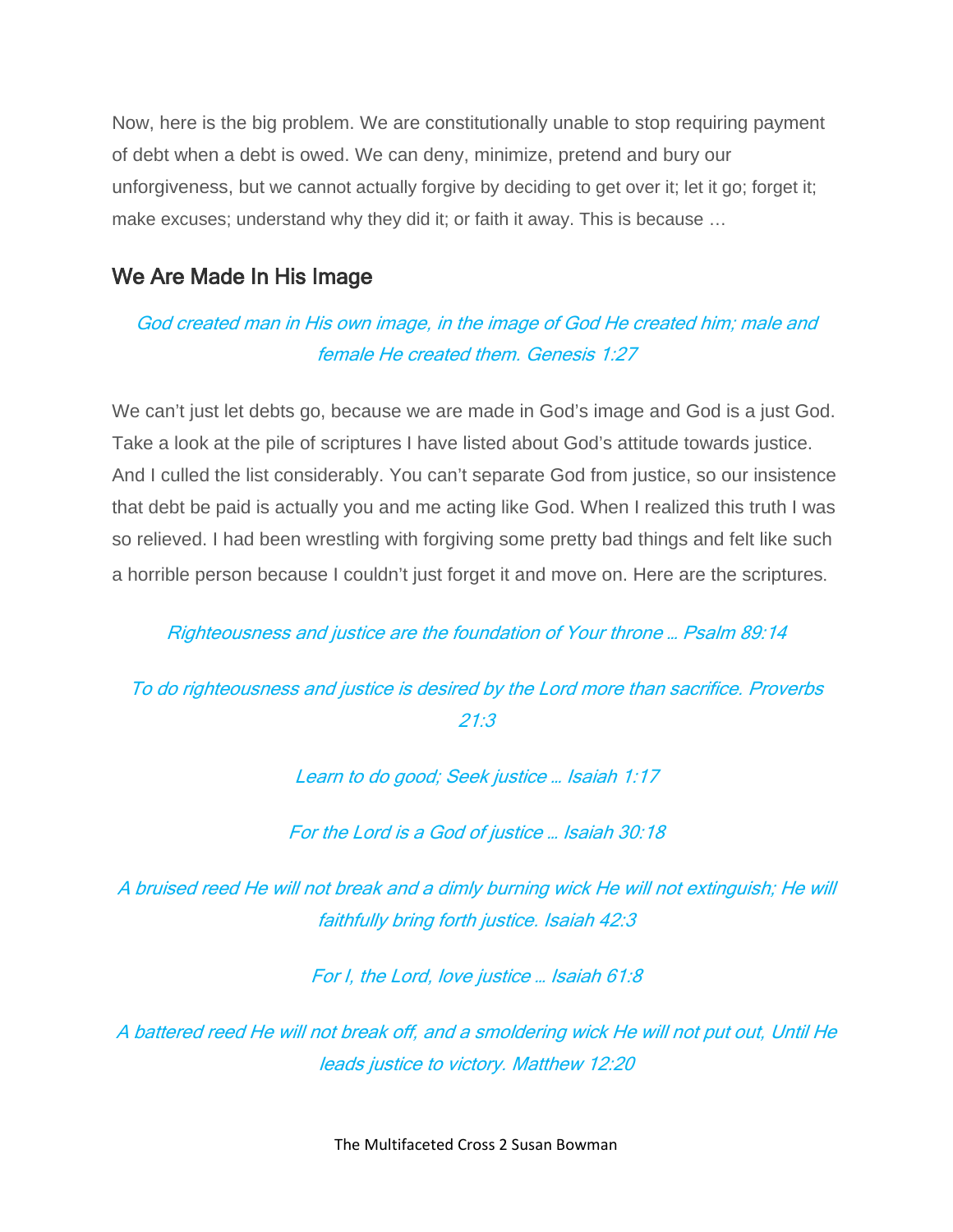So our basic struggle with forgiving is NOT because we are bad people. We struggle with forgiving because when we believe that we are owed a debt our very being cries out for payment. This expression of who we are means we cannot turn a blind eye to debts just as God cannot turn a blind eye to debts. This is one very important reason Jesus went to the cross. He paid off the debts humanity had and would accrue. We had spent centuries hurting each other and destroying creation. And we would continue ripping and tearing at each other after the cross. We turn on God, accusing, blaming and condemning Him. We believe lies about Him and propagate those lies. That is a lot of debt. I suppose God could have winked at the whole mess, but He didn't, because to do so denies His very character. He requires justice. Since it was His idea to get the whole creation ball rolling, he took responsibility and …

#### Sent Himself in His Son

Jesus stepped up, identified with the tribe of humanity by calling Himself the Son of Man, which gave Him legal right to assume responsibility for humanity's debts, and paid what was owed so that it can no longer be legally held against us.

#### having canceled out the certificate of debt consisting of decrees against us, which was hostile to us; and He has taken it out of the way, having nailed it to the cross. Colossians 2:14

Once a debt is paid in full, no one is required by law to pay it again. Because there is no higher judge than God, if He declares that our certificate of debt is paid, then it is paid. No one can appeal God's decision because there is no higher court to appeal to. Thus, we who were debtors, owing God and humanity recompense for our crimes, are now debt-free and can approach Him without fear. Accepting this truth is a struggle for many of us. I will discuss why shortly. For now, let's focus on the facet of the cross that helps us with forgiving others.

Here is an example of an everyday kind of offense experienced by all of us: **The Insult**. Let's pretend that someone insults my mentally challenged son by calling him ugly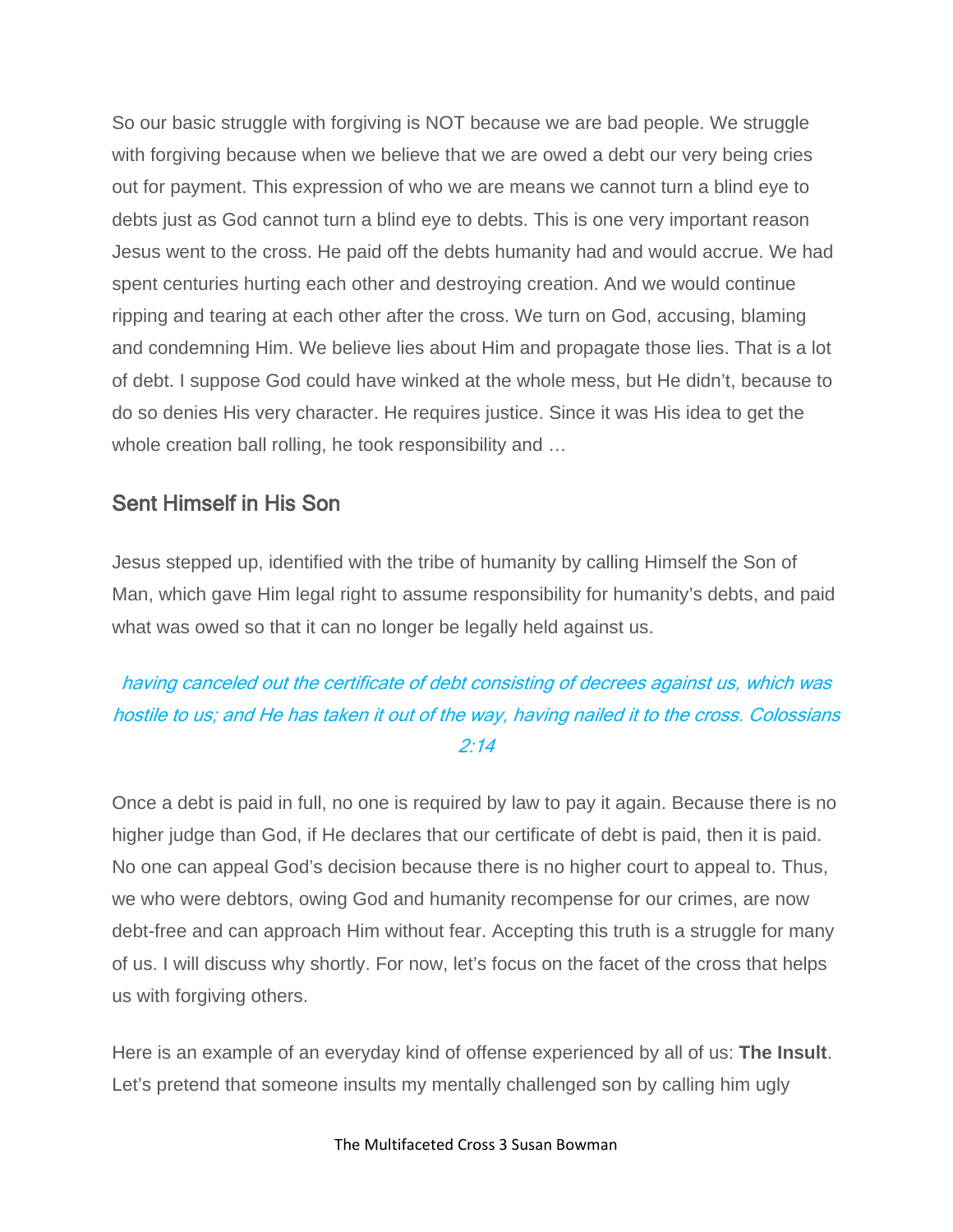names. This person has attacked my son's God-given dignity, upset my peace and generally caused us harm. That person is now our debtor. He owes my son and me recompense because he took something that belongs to us. Perhaps he repents and apologizes, asking what he can do to restore what he has damaged. Perhaps that is enough to satisfy our God-given need for justice and we are able to consider the offender's debt paid and stop requiring more from him. We are able to stop demanding payment because we accept that his debt is paid. Justice has been done.

But what if he does not repent or what if his repentance does not satisfy us? What if we continue to demand payment because we feel that justice has not been served? The fact of the matter is this: he does owe us a debt. This is a legal matter that calls for justice. What is justice in this case? That he pay his debt. Until his debt is paid in full, we will demand payment even if we long to just get over it and move on. We cannot help it. Our need for justice is built into us by God.

#### What Satisfies Justice

When Jesus chose to pay off the debts of all humanity, he acted as a co-signer for a loan. For those who don't know, a co-signer is someone who guarantees that the loan will be paid back in the event that the person borrowing the money defaults on his debt. Perhaps you know of someone who regrets co-signing a loan. I have a friend who cosigned a lease for her son who then got together with his friends and pretty much destroyed the inside of the house they were leasing. Guess who was held responsible when her son moved out and refused to pay up?

Jesus has taken responsibility for ensuring that all debts are paid. So when the person insults my intellectually challenged son and then goes on his way without making restitution for the damage he has done, my son and I can receive payment for his sin from Jesus who has co-signed for that person. Jesus didn't co-sign because He agrees with that person's sin. He co-signed so that He could help us.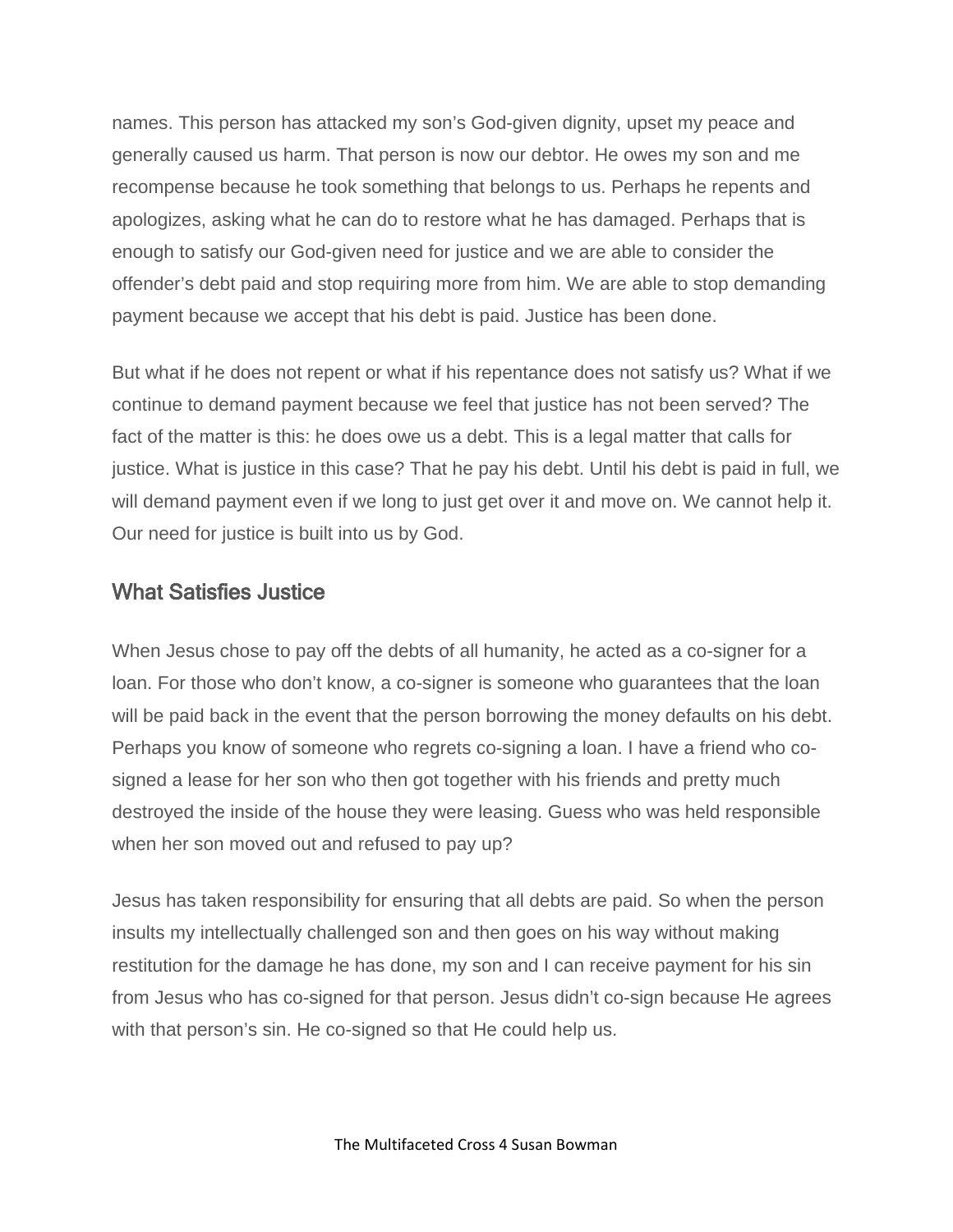Here is another example. There is absolutely no way that I can collect on all the damage done to me by a violent alcoholic father. First, he is dead. Second, he would never admit to damaging me unless doing so would in some way benefit him. Third, and this is the most important, he has no power to turn back time and redo fathering correctly. There is no way he can pay the debt he owes. It is simply impossible for me to collect from him.

That it is impossible to collect this debt does not in any way stop me from trying. Even after I learned that I had to forgive my father in order to please God – and I tried something within me held on to him, crying out for justice.

When the Lord explained that He would pay what my father owed me, that He would take responsibility for what my father had done and restore everything that has been damaged, stolen and destroyed AND that He would hold my father accountable in a way that does not involve me, *my God-given need for justice was satisfied*. I was able to let my father go. Knowing that the legal debts would be paid supplied me with the power to release my father and turn to Christ for payment.

This facet of the cross makes it possible for us to stop clinging to those who have harmed us. This is so much better for us because these people who have hurt us CANNOT EVER undo what they have done. There is no hope for our recovery if we continue to hold on to them expecting, demanding, begging them to somehow make it right. Go squeeze a rock and see how much blood you can wring out. It is just as futile to keep squeezing our debtors in the hope that some recompense will ooze out.

#### One Thing Is Required

When we choose to accept recompense from the capable hands of God, one thing is required. We must release the people who owe us debts. I cannot hold onto some man or woman demanding they pay up while simultaneously asking God to pay up for them. It just doesn't work that way. Instead we accept the futility of holding onto a person(s) (since they cannot pay us anyway). Instead, we choose to accept recompense from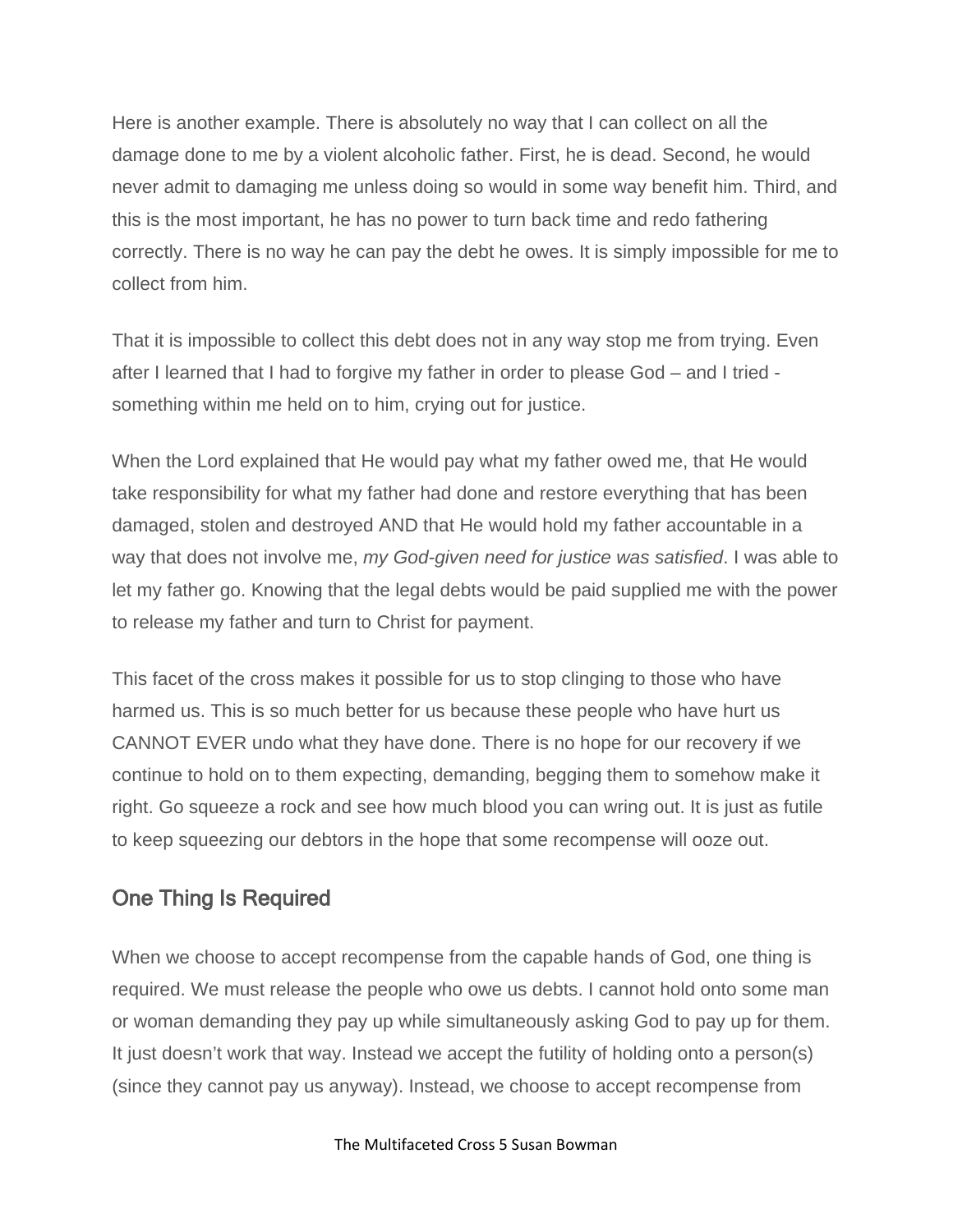God's hand, trusting that He will restore all that has been lost AND hold our debtors accountable as He sees fit. This is an act of faith that is very pleasing to God.

Let's pray: Father God, my Creator, I admit that I have clung to the people who have *hurt me in the hopes that they would, in some way, realize what they have done and be sorry and make it up to me. I have even prayed that You would show them what they have done and that You would make them sorry. Lord, there is no way that people can ever make it right for me. There is only one way that I am going to receive recompense and that is by releasing these people who HAVE hurt me and turning to You for justice, payment, healing and restoration. For this reason, Your glorious Son went to the cross. So that You could do this for me. I choose to release the people who I believe owe me debts. Would You take responsibility for their debts? And would You hold them accountable according to Your will? Please satisfy my God-given need for justice, restore what has been broken and fill me up with all the good things You desire for me. In the name of Jesus Christ, I pray. (Customize this prayer and repeat as needed).*

#### Stuck in Regret

#### But we have this treasure in earthen vessels, so that the surpassing greatness of the power will be of God and not from ourselves. 2 Corinthians 4:7

Early one morning as I was walking in the park I found myself thinking about hurting a friend of mine when I was a teenager. We were in competition for a boy's attention and, in an effort to secure his affection, I was very cruel to her. That was a long time ago, but the memory had surfaced, as it will from time to time, and I found myself filled with deep regret. I could barely restrain my tears in this very public place, and as I walked and prayed, I asked the Lord how was it possible to recover from such deep regret where there is absolutely no way to repay the debt I owe this person, even if I knew how to find her? He was silent on the subject that morning, but the next morning, as I walked in the park, He gave me this vision:

*I* saw the cross emerging from my heart, reaching into the sky and as it rose up it *branched like a tree and filled the sky. Then I saw the cross growing down through my* 

The Multifaceted Cross 6 Susan Bowman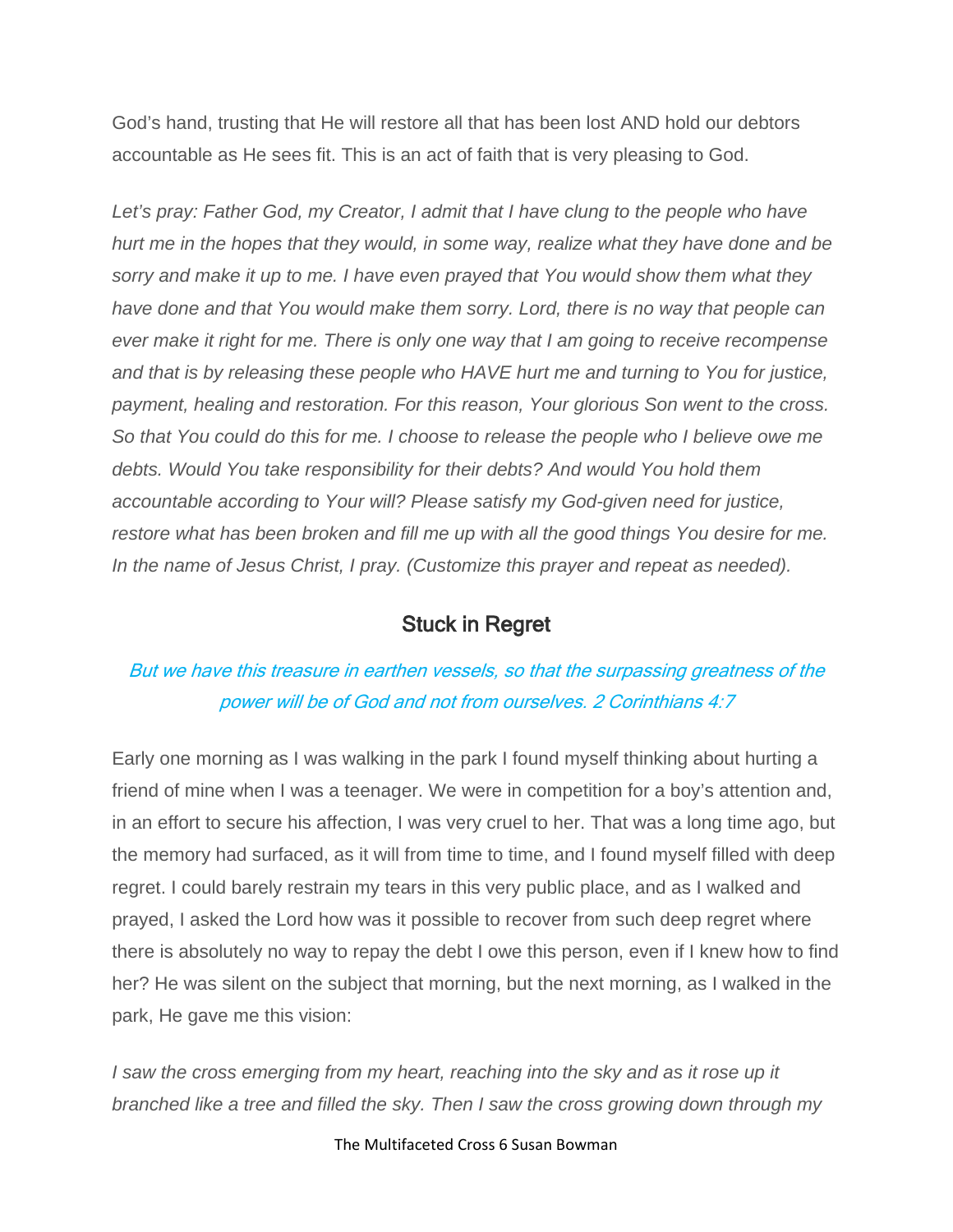*feet and dividing into roots that went all the way into the depths of the earth. As I clasped my arms around the cross, hugging it to me, the Lord gave me some understanding that is helping me escape from the grip of regret.*

Up to that point, my understanding of the cross was fairly limited to it being the place Christ died for the sins of humanity. I understood the concept of justice that I have written about above which has proven helpful with forgiving others. What I didn't understand is that the cross has the power to restore the brokenness I have caused in the lives of others. I had never before considered the cross in that light.

Immersed in the vision that was showing me the power of the cross filling the sky above and the earth below, extending well beyond what I am able to understand or express, the answer to my every problem, I had such a faith-filled reaction ¬ *I didn't believe it*.

#### The Struggle

So God hadn't asked me to go into the Syrian mission field. He hadn't called me to a forty-day fast or asked me to witness to some surly abortion advocate. I would have some problems with Him asking me to do any of those things. (Especially the third one. Been there. Done that.) But why would I have a problem with the Lord asking me to surrender my self-hatred, to stop punishing myself and to just trust Him to somehow fix what I had broken in my friend's life? What was this odd unwillingness to give up hating and punishing myself for my sins?

This returns us to the issue of justice. I had come face-to-face with my innate God-given need for justice alongside the sure knowledge that I could NEVER pay this girl what I owed her. The only thing I could do was hate and punish myself in an unending, unproductive loop of inescapable regret. I knew that God had forgiven my sins, but I did not KNOW that God had willingly become responsible for mending the wreckage I had foolishly left in my wake.

Because I did not know this truth I was caught in the ignorance of unbelief. Velcro the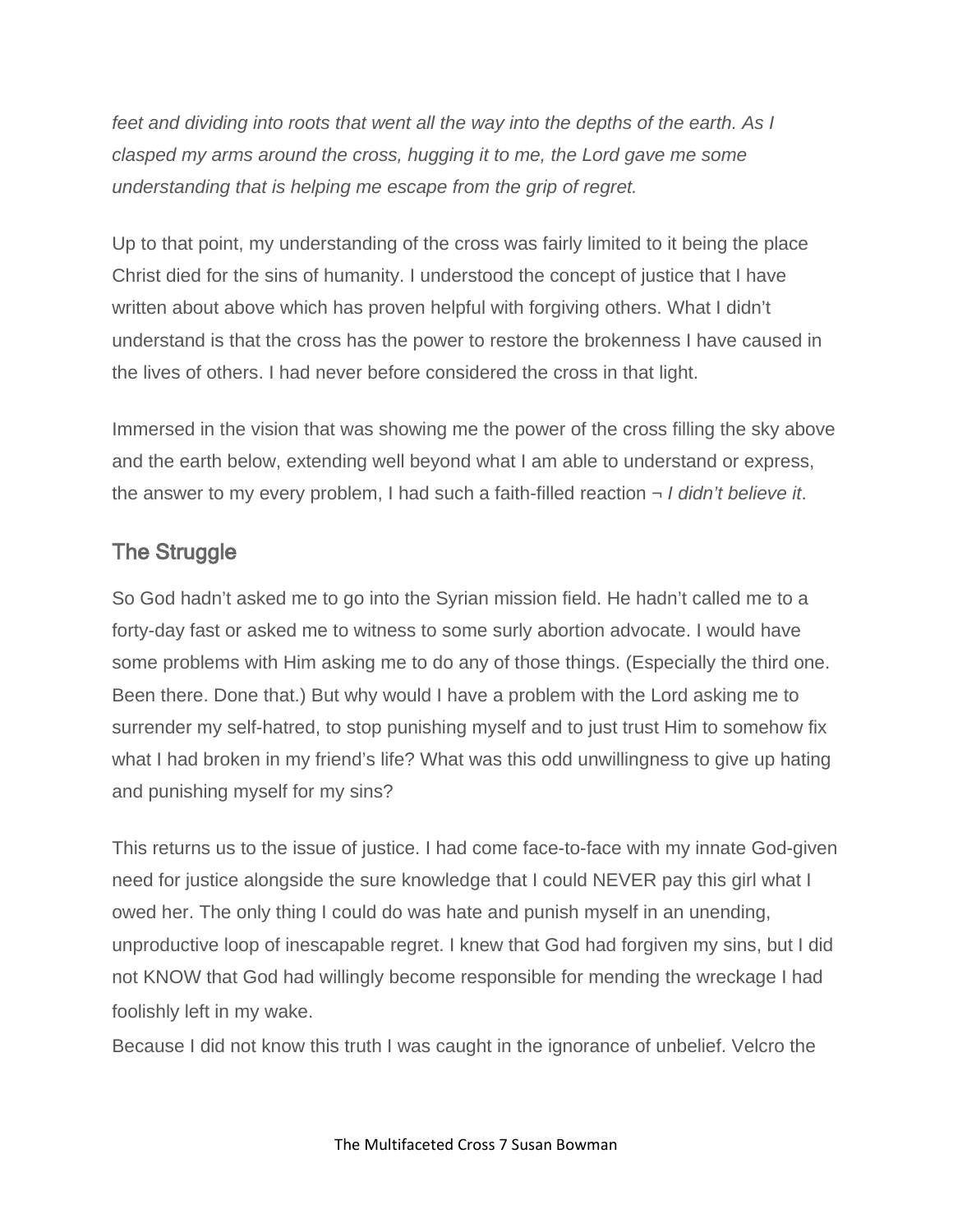ignorance of unbelief to my innate need for justice and it becomes impossible for me to believe or accept that God Himself has paid the bills for me.

#### having forgiven us all our transgressions, having canceled out the certificate of debt consisting of decrees against us, which was hostile to us; and He has taken it out of the way, having nailed it to the cross. Colossians 2:13-14

So when the Lord asked me to trust Him to make right the many hurts I have dished out to others, my hesitation wasn't abnormal. I was simply expressing my design. As I continued my walk in that sun-bright park, hugging the vision of the Lord's cross to my heart, He gently pressed me to make a decision. Would I please just believe Him? He would be so pleased if I would let Him take care of this for me. He told me that it was an act of faith to surrender my debt to Him. So I walked and wept and surrendered.

#### But But I Don't WANT To Forgive!

#### All the ways of a man are clean in his own sight, But the Lord weighs the motives. Proverbs 16:2

I don't suppose anyone of us wants to admit that clinging to those whom we believe owe us debts or refusing to accept forgiveness for ourselves sometimes just feels like the right thing to do. We know we are not supposed to feel that way, but what's the point of kidding ourselves? There are times when forgiveness just doesn't seem safe or profitable. Usually it is fear that stops us, but sometimes we have another motive lurking about. The trouble with these pesky motives is that they tend to be hidden. And when someone shines a light on our hidden motives we are quick to justify WHY we are doing what we do. Let's take a look at the most common reason we struggle against the forgiveness work of the cross: Fear.

#### When Unforgiveness Is Our Hiding Place

In the prayer ministry field, you quickly become aware of how much life energy is spent by people doing whatever it takes to stay safe. If we have become ensnared by the lie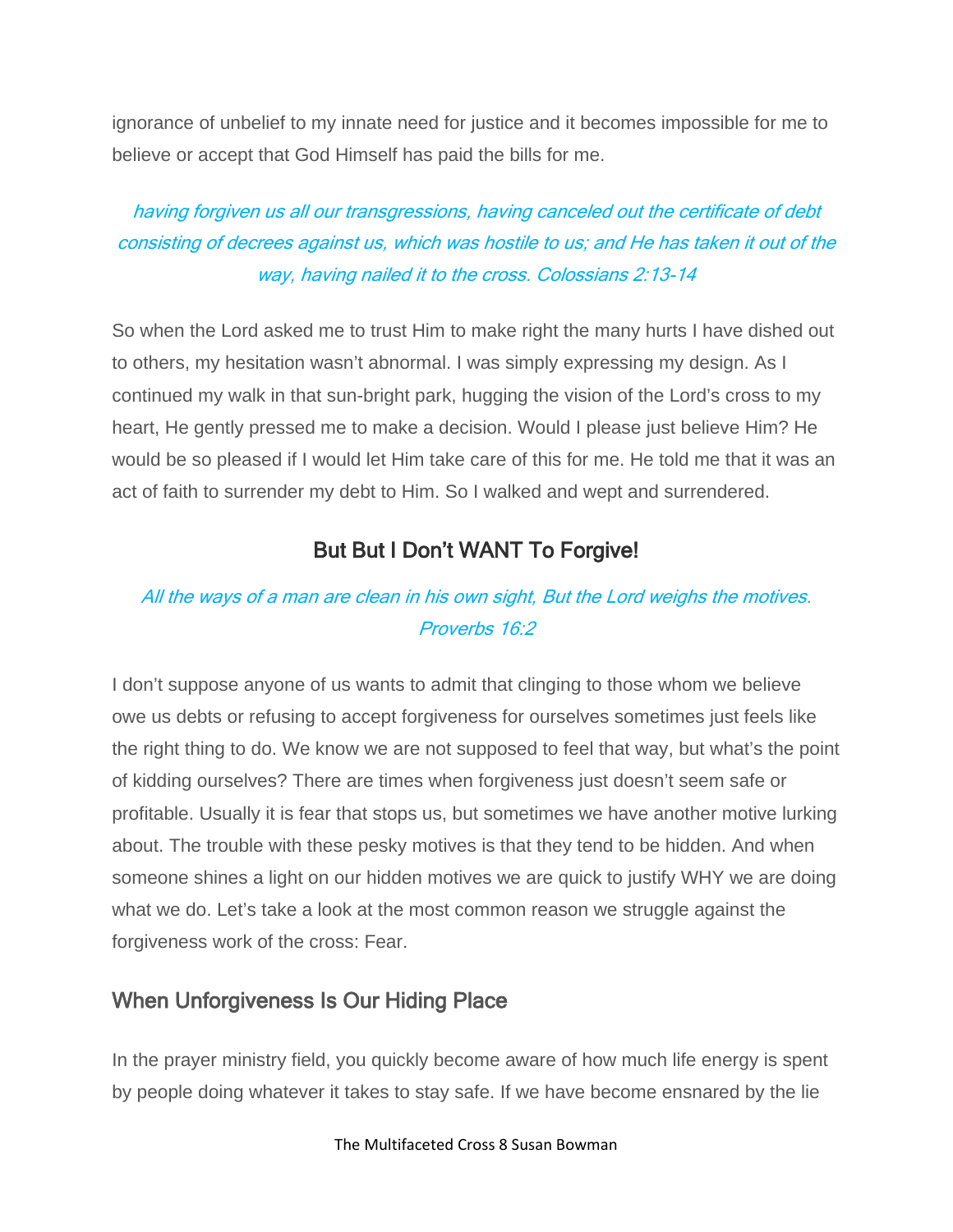that forgiveness makes us vulnerable to being hurt again or that self-hatred and unforgiveness directed at ourselves will somehow stop us from doing bad things, then we become pretty invested in NOT forgiving. When we were little children and there was no safe adult to help us, it was not unreasonable for us to try to avoid future pain by holding unto the hurt. The problem is this: We become dependent on whatever we are trusting in.

#### Spiritual Principles and God Rules

All of creation is held together by spiritual principles. When we violate a spiritual principle (the structural foundation upon which all creation exists), bad things automatically result. Here is the spiritual principle that we bump into whenever we decide to shelter in unforgiveness.

## **Spiritual Principle:** "No one can serve two masters; for either he will hate the one and love the other, or he will be devoted to one and despise the other. You cannot serve God and wealth." Matthew 6:24

Replace the word "wealth" in the above scripture with self-preservation and you have the principle behind the Lord's words. Accumulating wealth is the common way we seek to keep ourselves safe. Your wealth may be actual money, for others it may be education or influence. For some "wealth" or self-preservation is unforgiveness.

When we partner with unforgiveness to keep ourselves safe, we are turning away from God's offer of protection and turning toward the enemy's offer of protection. Thus, we have chosen (unknowingly) to serve a different master in this particular matter. Since one undergirding principle of all creation is that we can only serve ONE master, we are now utterly dependent upon our unforgiveness to stay safe. As much as God would like to help us, He cannot until we choose to reject our old master, in this case unforgiveness, and ask the Lord to keep us safe however that may play out.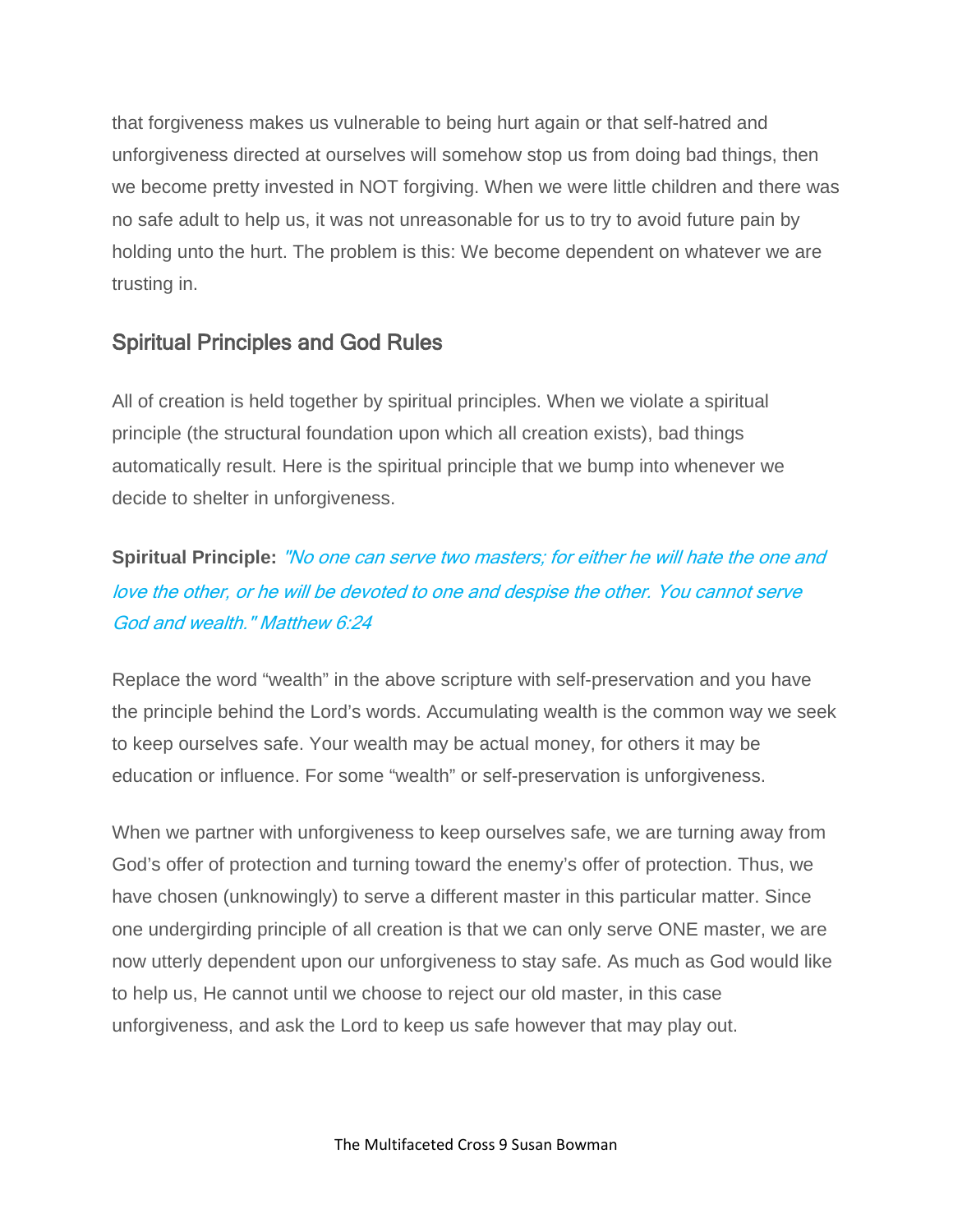The fact that we may be ignorant of an existing spiritual principle makes no difference. Just as gravity relentlessly operates no matter our understanding of it, so spiritual principles never change or waver just because we didn't know any better. God is well aware of how His creation operates, and He has put in place God Rules for our protection. Obeying God Rules keeps us safe from unintentionally violating spiritual principles. The God Rule we break when we shelter in unforgiveness is this one.

#### **God Rule:** "You shall have no other gods before Me." Exodus 20:3.

It may sound like God has a thing about being the one and only God, but the real reason He has that rule in place is because we have a spiritual enemy who is extremely invested in keeping us mired in unforgiveness. As long as we seek safety in darkness, the enemy can devour us by draining away our life energy.

The vows we form within our hearts in our efforts to stay safe such as *I will never be hurt like that again; I will never forget what they did or what happened; I will never forgive her or him,* serve as access points for our spiritual enemies who latch onto the vows, compelling us to keep them. I strongly suggest that you break any inner vows you may have taken by simply recognizing that your pain management strategy isn't a good one.

Say, I break the vows I took to stay safe from hurt by never forgiving (Fill in blank. Include yourself if needed. Include God if necessary) Any evil spirits attached to those vows, I send to the feet of Jesus to be judged by Him.

Lord, help me understand how the cross makes it safe for me to forgive. Help me accept payment from Your hand. Forgive me for seeking shelter in unforgiveness. I had no idea I was violating a spiritual principle. Teach me to shelter only in You."

You are my hiding place; You preserve me from trouble; You surround me with songs of deliverance. Selah. Psalm 32:7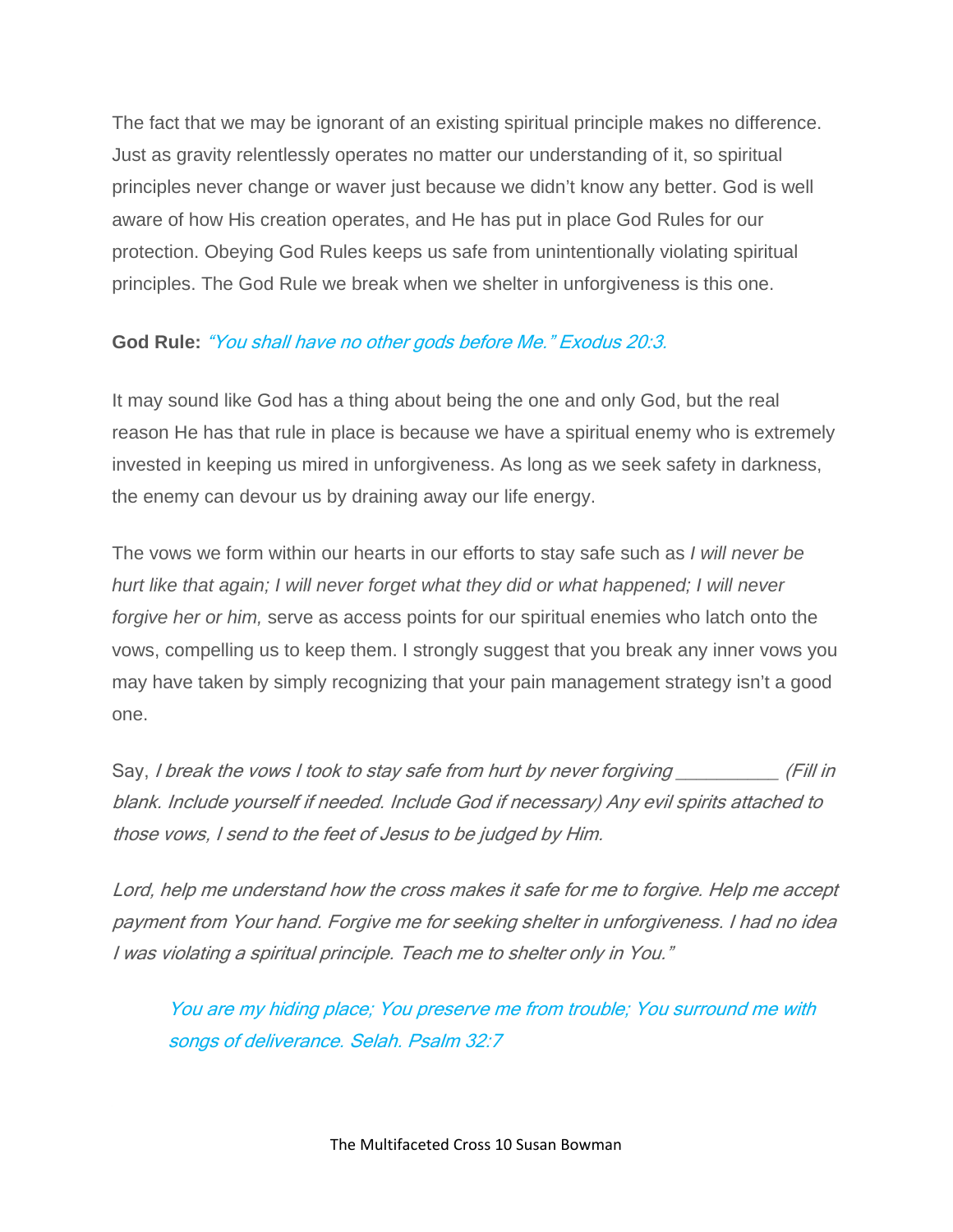#### When Unforgiveness Feels Profitable

Fear of being hurt again is one reason we resist the cross. But we may also be resisting the cross because we have swallowed some lies about vengeance, pride and attention. We will look at these in a minute but first let's discuss the nature of the flesh.

Have you ever noticed that being in the flesh feels good to the flesh? When I am throwing a tantrum, I actually feel pretty good. I'm completely focused on myself, my feelings and how I have been wronged. I feel very justified and righteous until my fit is over and I have to deal with the wreckage my self-indulgence has caused. Picking up the pieces is a lot harder than smashing everything. There's a scripture that makes the observation that it is easier to break something than it is to build.

#### A brother offended is harder to be won than a strong city, And contentions are like the *bars of a citadel. Proverbs 18:19*

A particularly enjoyable fleshly indulgence is self-pity. Again, all the focus is on the self and how you have been mistreated by various and sundry people including God. The flesh loves that stuff. Now, there is a time to seek healing from the wounds endured in life. I pray with people for the purpose of accomplishing that kind of healing. I even wrote a book about how to accomplish inner healing. Blessings be upon that journey. BUT when we DO NOT want to heal because we like the attention we get from being a victim, including the attention we give to ourselves when we focus on how bad we have it and how unfair it is that someone else has something we don't, we are in the flesh. Some of us have become addicted to a victim identity because of the following kind of twisted profit that comes with it: You can always seek vengeance; you can always be better than those who hurt you; and you can always demand attention because you are supposedly wounded beyond any hope of recovery.

For those who are according to the flesh set their minds on the things of the flesh, but those who are according to the Spirit, the things of the Spirit. For the mind set on the flesh is death, but the mind set on the Spirit is life and peace, because the mind set on

The Multifaceted Cross 11 Susan Bowman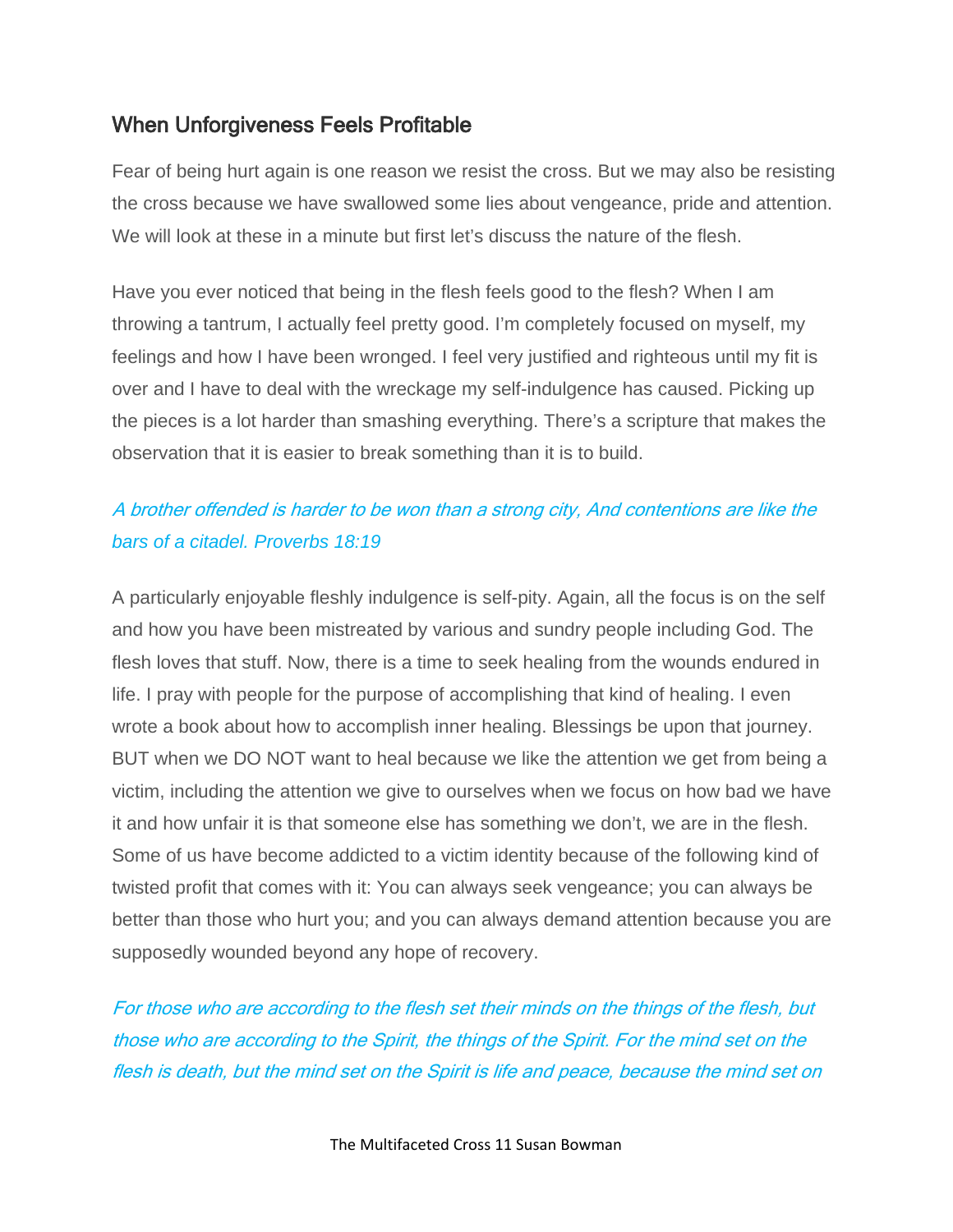the flesh is hostile toward God; for it does not subject itself to the law of God, for it is not even able to do so, and those who are in the flesh cannot please God. Romans 8:5-8

#### The Pit of Despair

Over the years, I have trained myself (been trained by the Holy Ghost is more like it) to be very wary of sliding into The self-pity, resentful, vengeful, jealous, self-righteous, enraged, I'm just a poor pathetic helpless victim that everyone needs to feel sorry for Pit of Despair. But there was a time when I mucked around down there pretty often. AND while I was down there I LIKED it.

When we are "*in the flesh*" our thoughts and attitudes are turned away from God's way of doing life. We are focused on death, despair, how hard we have it and how rotten everything is. This kind of thinking is hostile to God's truth and we can get stuck there, because feeding our fallen nature *grows that nature*. It is very easy to grow the flesh. Have no doubt about that. But God is good and gives us plenty of opportunities to choose NOT to grow the flesh by refusing to slide down into that Pit. Here is an example from my life.

When my husband Sam won custody of his two kids - one was turning 10 the other 13, and we had my 11-year-old son - we had been married less than a year. His kids were not exactly thrilled about my son or me, and I didn't have a clue about what they were going through emotionally. It was pretty disastrous for all of us. I remember shortly after they moved in, I escaped from the ruckus in my house to the garden where I pulled weeds and prayed about this situation that was making me feel all kinds of miserable. As I grubbed around in the dirt, I felt myself sliding into The Pit of Despair and was pretty ok with going there until the Lord pointed something out to me, something I knew from experience. Going into The Pit was way easier than climbing out. He told me if I chose to go there, I was on my own. He wasn't pulling me out this time.

So, I sweatily pulled weeds and struggled with my fleshly desire to sink into self-pity. It was a REAL struggle. I felt justified in my self-pity. I had lots of reasons to be angry and upset. I hadn't signed on for two emotionally wounded kids coming into the family

#### The Multifaceted Cross 12 Susan Bowman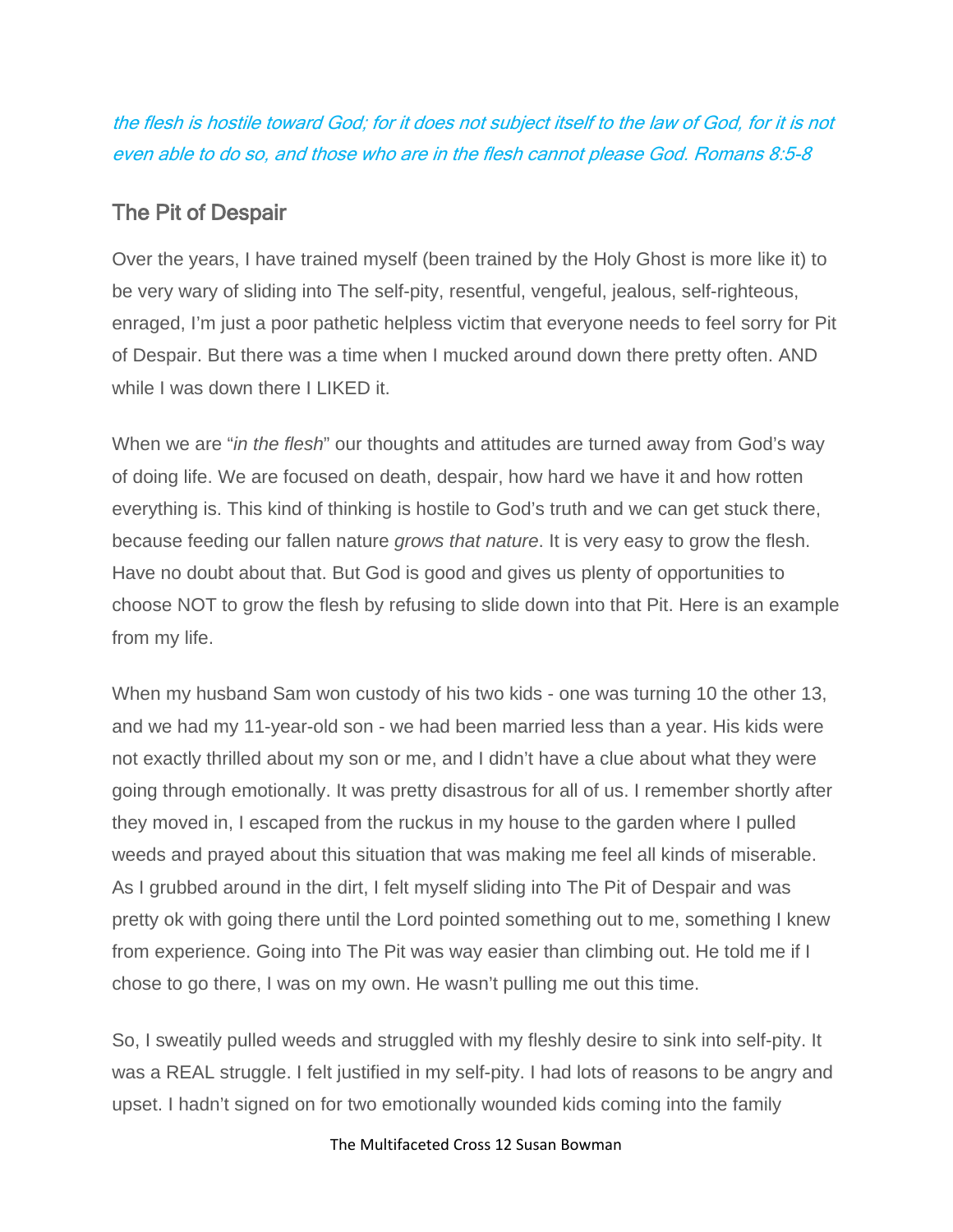almost immediately after the wedding vows had been spoken. The only thing that won the day against my fleshy desire to muck around in The Pit was the knowledge that getting out of there was way harder than getting in. So that day I made the decision to set my mind on the Spirit. My circumstances remained difficult, but trying to do life from the bottom of The Pit would have only made them worse.

#### The Lies

There are many lies eagerly embraced by our fallen nature, but three of them are especially effective at preventing us from accessing the benefits of the cross.

**1. Lie One: Vengeance. Believing that refusing to recover from our hurts somehow punishes our debtors.** When we take vengeance into our own hands we are feeding our fallen nature aka the flesh.

Never take your own revenge, beloved, but leave room for the wrath of God, for it is written, "Vengeance is Mine, I will repay," says the Lord. Romans 12:19

**2. Lie Two: Pride. Holding onto our hurts and offenses proves that we are better than those who hurt us because we would never do or act like them.** Actually, we will do the same things we condemn other people for. We are just blind to our own shortcomings.

"Do not judge, and you will not be judged; and do not condemn, and you will not be condemned; pardon, and you will be pardoned." Luke 6:37

**3. Lie Three: Attention. Giving up my victim status means no one will pay any attention to me.** We agree with Lie Three when we believe in our hearts that no one wants to be with us. Best to ask the Lord for help with resolving that painful wound. "Whenever you fast, do not put on a gloomy face as the hypocrites do, for they neglect their appearance so that they will be noticed by men when they are fasting. Truly I say to you, they have their reward in full. Matthew 6:16